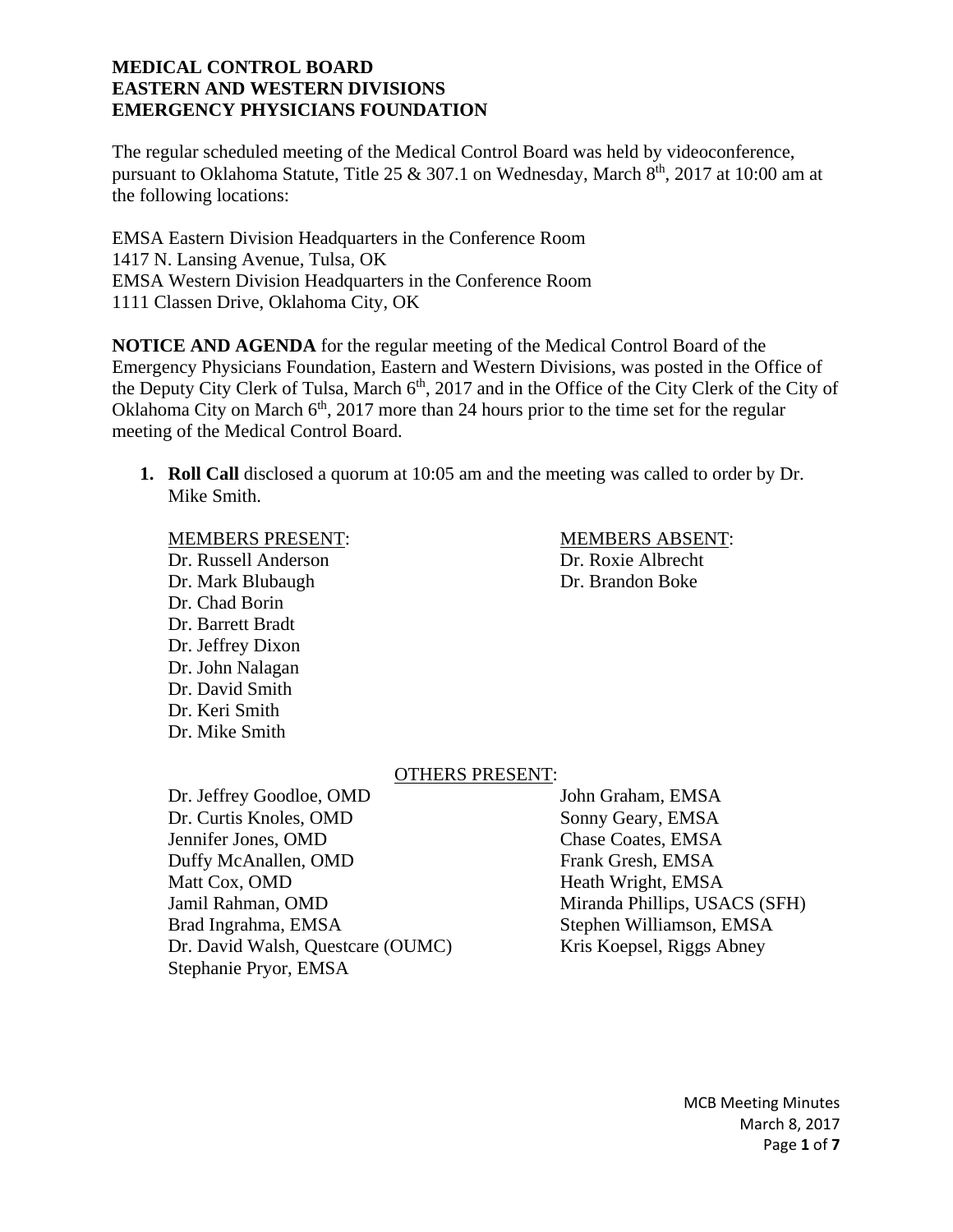#### **2. Review and Approval of January 2017 MCB Meeting Minutes**

MOTION: Dr. Mike Smith SECOND: Dr. Barrett Bradt

Aye: ABSENT:

Dr. Russell Anderson Dr. Roxie Albrecht Dr. Mark Blubaugh Dr. Brandon Boke Dr. Chad Borin Dr. Barrett Bradt Dr. Jeffrey Dixon Dr. John Nalagan Dr. David Smith Dr. Keri Smith Dr. Mike Smith

# **3. Discussion and possible Board action regarding the timeliness of Amanda Sebring's appeal of the decision of the Medical Director to rescind permanently the clinical privileges of Ms. Sebring in the Regulated Service Area.**

Mr. Koepsel discussed Amanda Sebring's letter and the untimeliness in her response to the Medical Director's action. Dr. Mike Smith motioned to deny her appeal. Mr Koepsel will draft a letter to be signed by Dr. Mike Smith denying her appeal.

Dr. Russell Anderson Dr. Roxie Albrecht Dr. Mark Blubaugh Dr. Brandon Boke Dr. Chad Borin Dr. Barrett Bradt Dr. Jeffrey Dixon Dr. John Nalagan Dr. David Smith Dr. Keri Smith Dr. Mike Smith

MOTION: Dr. Mike Smith SECOND: Dr. Barrett Bradt

Aye: ABSENT:

#### **4. EMSA President Report**

Mr. Williamson gave compliance, late call graph, exclusion summary, and destination hospital reports for December 2016 and January 2017. The destination hospital report is a new report for this month's meeting per the Medical Control Board's request.

> MCB Meeting Minutes March 8, 2017 Page **2** of **7**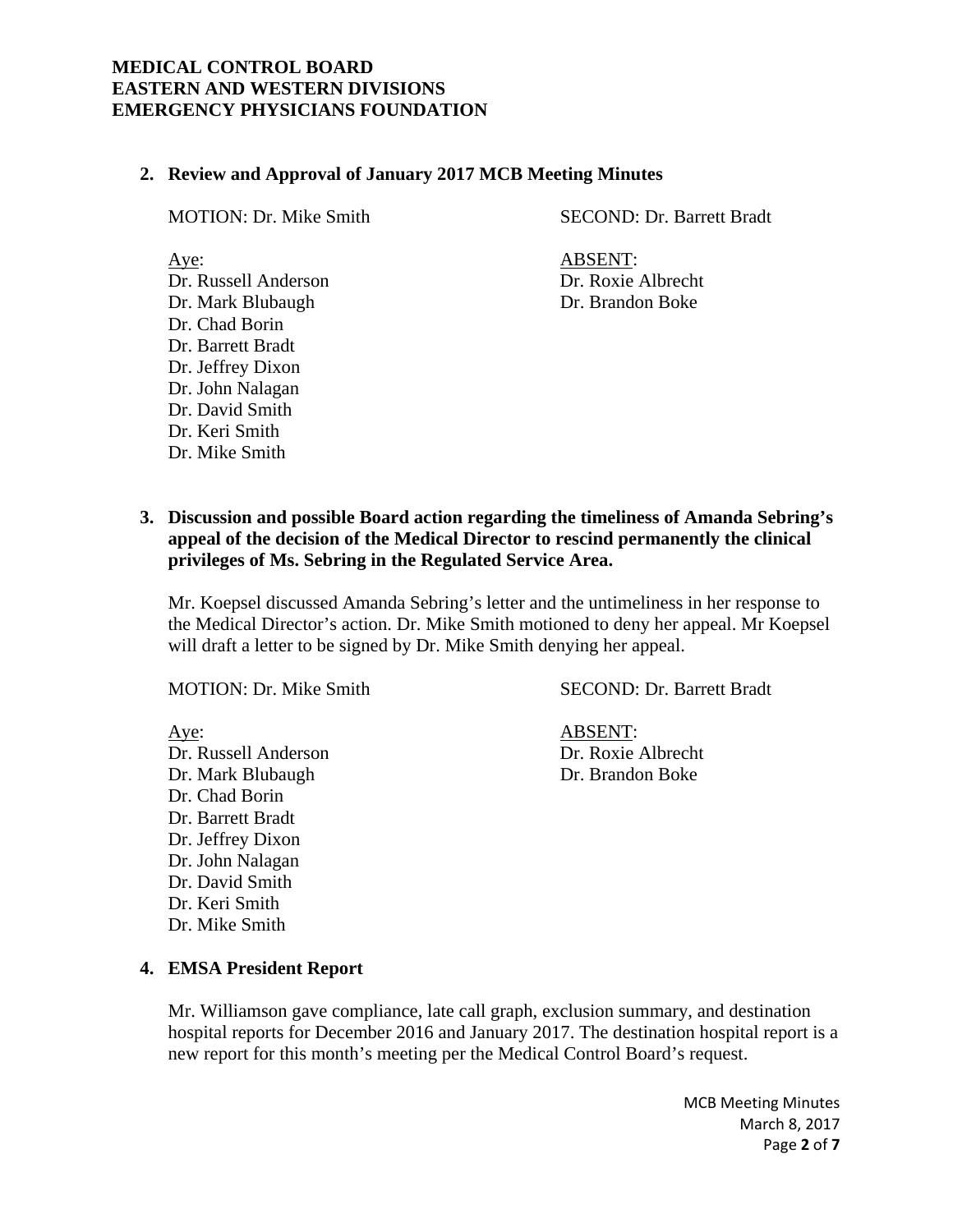## **5. Medical Director Report**

Dr. Goodloe shared that the divert reports are posted for MCB physician review and asked that each MCB physician closely review the data for their represented hospital. . Dr Goodloe thanked Frank Gresh for providing the reports for MCB review.

Dr. Goodloe shared that he has attended several EMS conferences since our last meeting. He presented the successful reduction in Red Lights Siren (RLS) use and served on an "Ask the Experts" panel at the National Association of EMS Physicians (NAEMSP) Annual Meeting in New Orleans. He presented the Mission Time Efficiency Project and the nature of our divert policy at the EMS State of the Science Meeting in Dallas. He presented the divert policy goals, active compression/decompression CPR, renal emergencies, heme/onc emergencies, and served on a ketamine panel at EMS Today 2017 – the JEMS Conference in Salt Lake City.

EMSA and its EMTs and Paramedics have been featured on the cover of JEMS, the most widely read publication in the EMS profession, in both January and February 2017. Both covers were related to scientific publications authored by Dr. Goodloe (January with Drs. Keith Lurie and RJ Frascone; February with the OMD team).

Over the immediate prior 2 days, the Office of the Medical Director staff has met and accomplished many goals in strategic planning. This proved a great opportunity to plan how to further support the EMS system, finalize the anticipated MCB/OMD budget for FY 17-18, and discuss a new smartphone/tablet app to be implemented in FY 17-18.

#### **Assistant Medical Director Report**

Dr. Knoles attended the medical director's pre-conference at NAEMSP and his take away is that our system is far more advanced than most systems. He is very proud of our system and its proactive nature of medical oversight.

# **6. Review and Approval of Clinical Administrative Controlled Substance Policy & Clinical Error Event Reporting Policy**

Controlled Substance policy adds an agency-specific sticker and vacuum sealing of all controlled substances for enhancing accountability.

Clinical Error Event Reporting policy updates contact information/reporting chain in the policy and allows OMD to share relevant information with the appropriate compliance officer at EMSA. Exact information released per specific incident is at the discretion of the Medical Director; however, Dr. Goodloe believes having an accountable relationship with the compliance committee and officer is productive for transparency.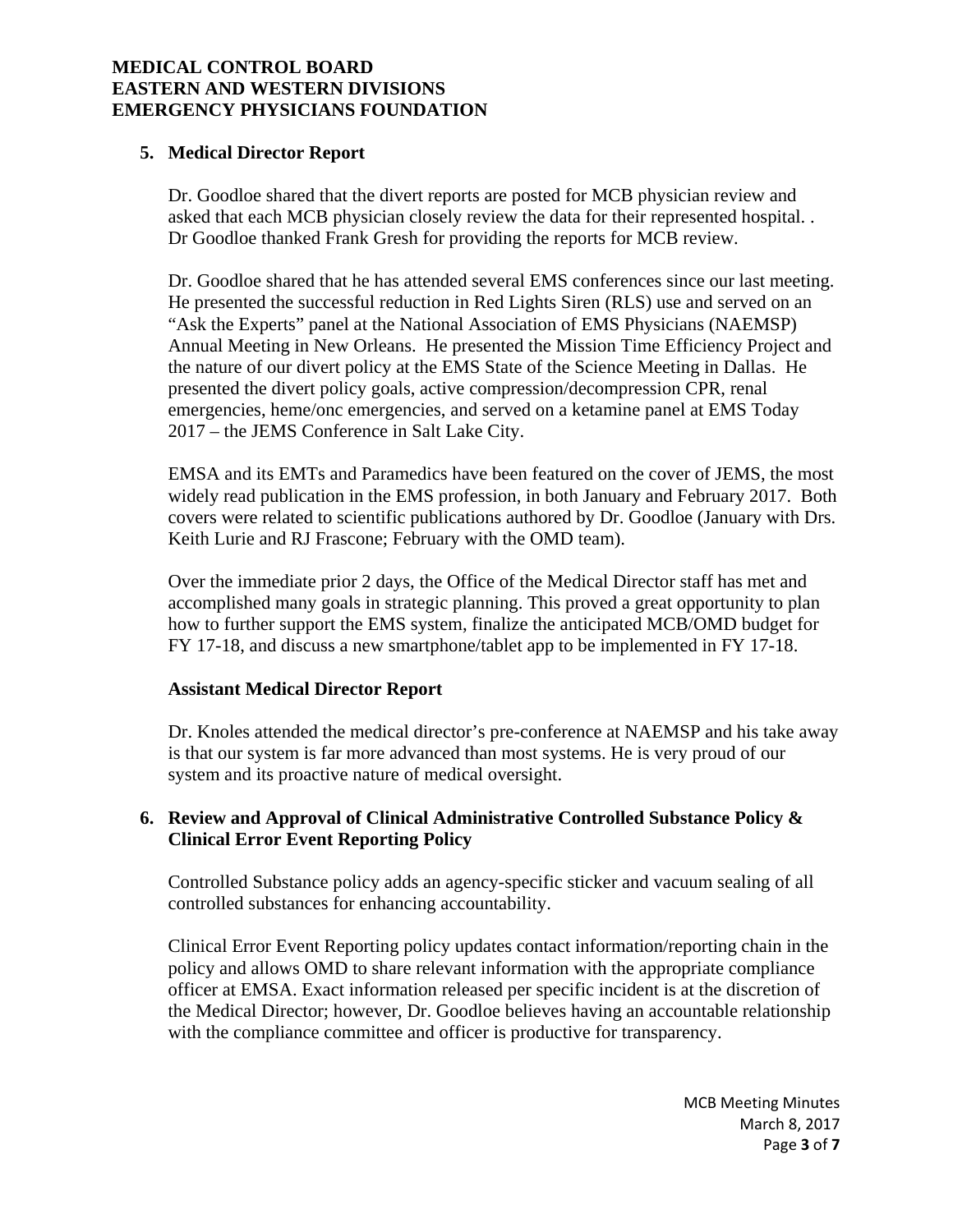Aye: ABSENT: Dr. Russell Anderson Dr. Roxie Albrecht Dr. Mark Blubaugh Dr. Brandon Boke Dr. Chad Borin Dr. Barrett Bradt Dr. Jeffrey Dixon Dr. John Nalagan Dr. David Smith Dr. Keri Smith Dr. Mike Smith

MOTION: Dr. David Smith SECOND: Dr. Russell Anderson

## **7. Review and Approval of Protocols 12E: Cyanide Adult & Pediatric, 14J: Scene Coordination and 17B: Destination Categorization of Hospitals**

Protocol 12E: Updated the advanced EMT scope of practice.

Protocol 14J: Scene Coordination is a new protocol and stems from the work from the Scene Time Efficiency Team. Chase Coates and Brad Ingrahm brought a presentation that they have shared during EMSA/AMR team meetings. Goals are to better coordinate all actions in patient care responding to and on scene, improving efficiency in patient care while on scene, improving inter-agency communications, and providing a team based aspect while also reducing scene times. The pros were standardized process for the routine incident and structural guidelines for extreme incidents, first agency on scene can communicate with other responding agencies about scene details, direct communication relieves dispatch of radio traffic, also reduces details form being "lost in translation," encourages inter-agency teamwork throughout the duration of the event. Based upon MCB discussion, Dr. Goodloe stated that in passing this protocol, the MCB is doing so with the understanding that what it sees as best practice is reducing radio channel switching.

Protocol 17B: Destination Categorization of Hospitals- Hillcrest South moving from stroke level IV to stroke level III based on the increase capabilities.

> MCB Meeting Minutes March 8, 2017 Page **4** of **7**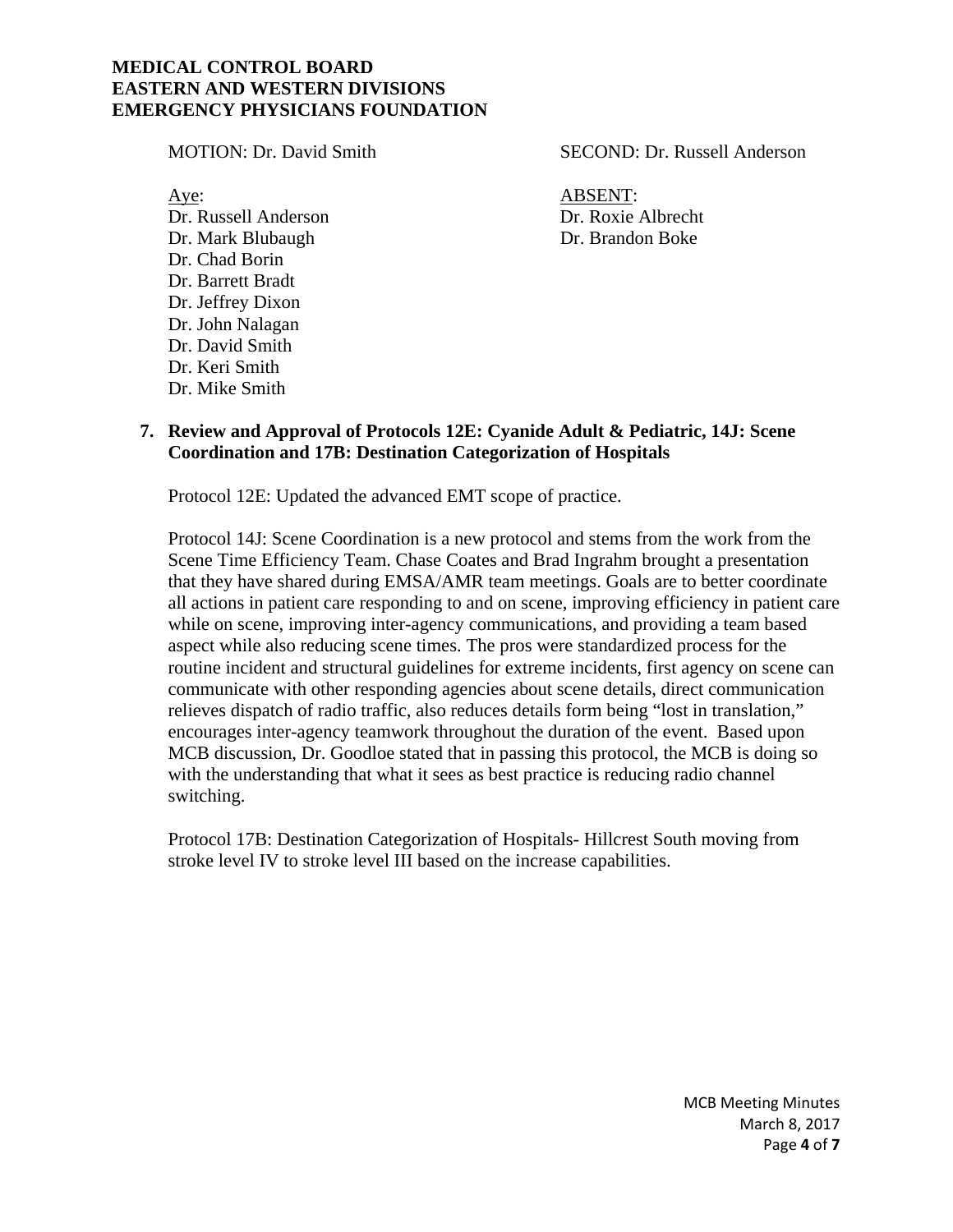MOTION: Dr. Chad Borin SECOND: Dr. Barrett Bradt

Aye: ABSENT: Dr. Russell Anderson Dr. Roxie Albrecht Dr. Mark Blubaugh Dr. Brandon Boke Dr. Chad Borin Dr. Barrett Bradt Dr. Jeffrey Dixon Dr. John Nalagan Dr. David Smith Dr. Keri Smith Dr. Mike Smith

#### **8. Review and Approval of Protocols 17C: EMS Diversion from Hospitals**

Dr. Goodloe introduced Dr. David Walsh (Questcare/Medical Director at OUMC ED) who requested to share his thoughts about EMS diversion in OKC. Dr. Walsh stated that there are time restraints that are set in this policy for a hospital to be on diversion and the issue is communication between hospitals and EMS. Divert is a request to EMS agencies; it's not a mandate that the EMS professionals must take a patient to another hospital.

Chase Coates gave a perspective from a paramedic. Once a hospital is on divert and the other hospitals are getting overloaded and then bed delays begin to happen in a snowball effect.

Dr. Mike Smith recommended that the discussion on this item be extended, though such to be tabled to the next MCB meeting. Dr Barrett Bradt agreed that the communication portion needs to be further discussed in this policy.

Aye: ABSENT: Dr. Russell Anderson Dr. Roxie Albrecht Dr. Mark Blubaugh Dr. Brandon Boke Dr. Chad Borin Dr. Barrett Bradt Dr. Jeffrey Dixon Dr. John Nalagan Dr. David Smith Dr. Keri Smith Dr. Mike Smith

MOTION: Dr. Barrett Bradt SECOND: Dr. Mark Blubaugh

MCB Meeting Minutes March 8, 2017 Page **5** of **7**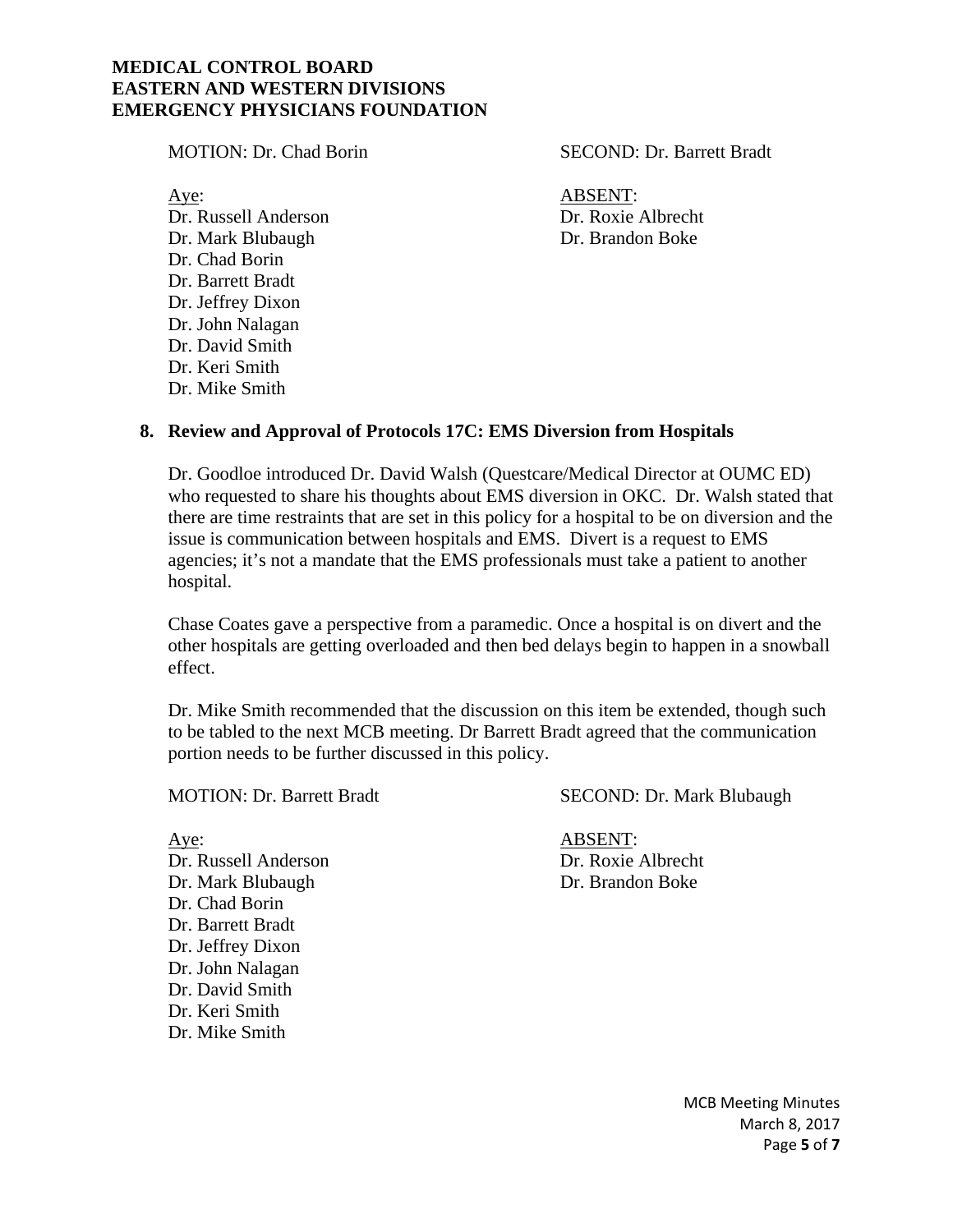#### **9. Review and Approval of Pediatric Cuff Tubes**

Dr Knoles has reviewed all the pediatric cardiac arrests annotations. One of the things he has concerns about is the risk for displacement of pediatric uncuffed endotracheal tubes. Pediatric EDs and ICUs have gone to pediatric cuffed tubes and he sees the need for us to go to pediatric cuffed endotracheal tubes – 6 months notice to involved agencies.

MOTION: Dr. Chad Borin SECOND: Dr. John Nalagan

Aye: ABSENT: Dr. Russell Anderson Dr. Roxie Albrecht Dr. Mark Blubaugh Dr. Brandon Boke Dr. Chad Borin Dr. Barrett Bradt Dr. Jeffrey Dixon Dr. John Nalagan Dr. David Smith Dr. Keri Smith Dr. Mike Smith

#### **10. Review and Approval of December 2015 and January 2016 MCB Financial Statements**

MOTION: Dr. Mark Blubaugh SECOND: Dr. Barrett Bradt

Aye: ABSENT: Dr. Russell Anderson Dr. Roxie Albrecht Dr. Mark Blubaugh Dr. Brandon Boke Dr. Chad Borin Dr. Barrett Bradt Dr. Jeffrey Dixon Dr. John Nalagan Dr. David Smith Dr. Keri Smith Dr. Mike Smith

# **11. Information Items**

Duffy McAnallen shared that he does not have much to report on the Tulsa Mental Health Program. He hopes to have more to share next month.

Dr. Goodloe shared that we are filming a new Pit Crew Video including the ResQCPR System. Dr. Keith Lurie who is the inventor of the ResQPOD and ResQCPR device is

> MCB Meeting Minutes March 8, 2017 Page **6** of **7**